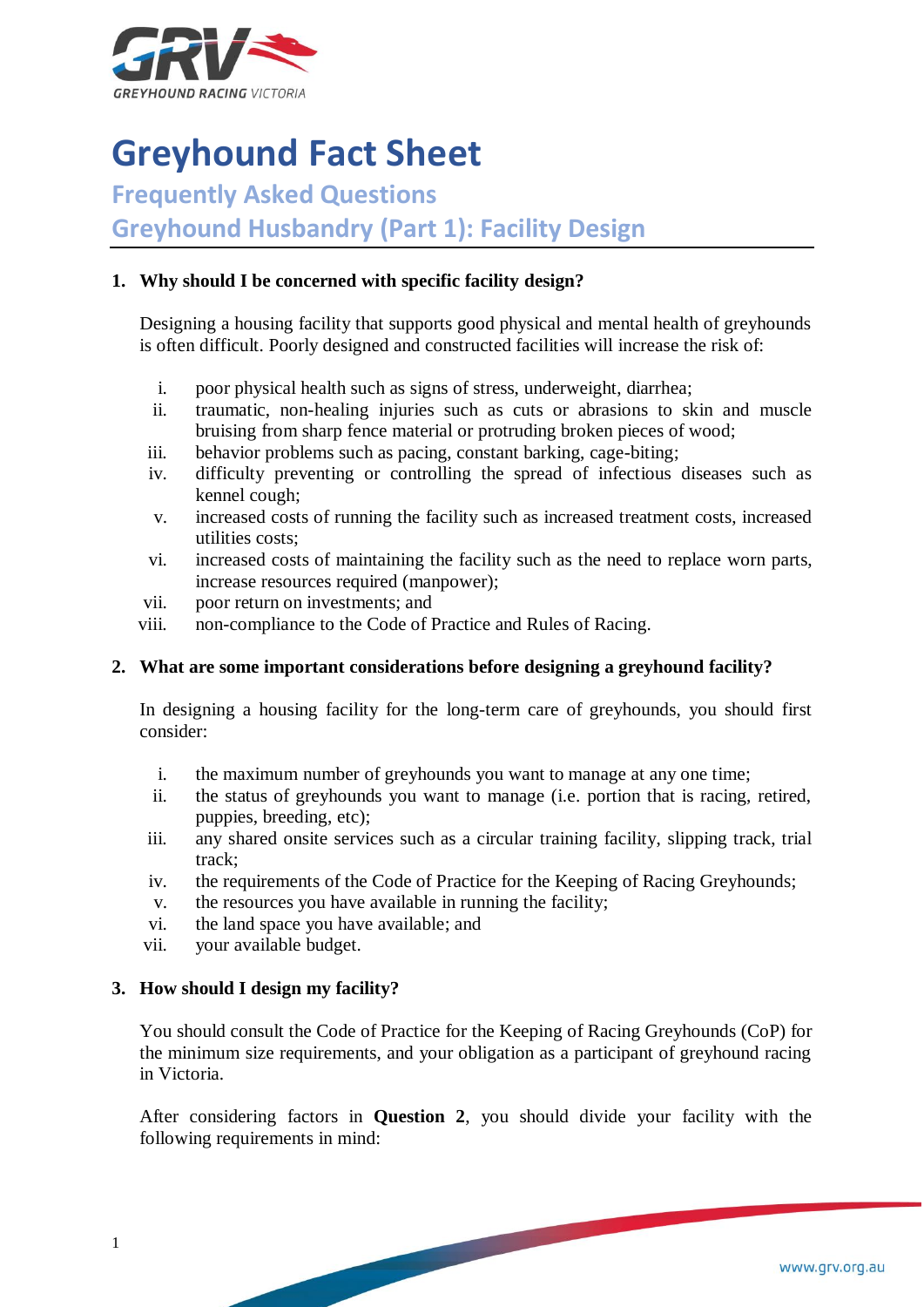

- i. Main housing area, with dedicated individual kennels, sleeping area +/- outdoor yard;
- ii. Group or exercise yards;
- iii. Separate area for puppies/whelping/lactation greyhounds;
- iv. Separate isolation area;
- v. Separate quarantine area;
- vi. Storage area some facilities combine with food preparation section;
- vii. Food preparation section require separate section for isolation area;
- viii. Medical or Assessment section some facilities use the quarantine area for this purpose; and
- ix. Cleaning section require separate section for quarantine  $\&$  isolation area.

You should also consider factors that influence the daily management and internal environment of the facility, such as:

- i. Materials used for constructing the facilities this will influence risk of a disease outbreak and ability to adequately clean the facility;
- ii. Air quality including use of positive or passive ventilation, humidity and temperature control;
- iii. Light including amount of natural light;
- iv. Sound control including enrichment and control of excessive noise from greyhounds, equipment and the facility; and
- v. Pathway for human and dog movement.

#### **4. Why is it important to have separate quarantine and isolation areas?**

There are several factors that contribute to the spread of infectious diseases including the number of newly introduced greyhounds into the facility, the general health  $\&$  immunity of the existing greyhound population, the design of the facility, hygiene practices and the staff knowledge of infectious diseases.

Dedicated quarantine and isolation areas will help limit or prevent the spread of infectious diseases by physically separating greyhounds into groups of likelihood of either developing an infectious disease or transmitting it and allows the separation of greyhounds by susceptibility to contracting an infectious disease.

Quarantine areas are for those greyhounds that may or have been exposed to an infectious disease and therefore may become infectious themselves. These include newly introduced greyhounds and those greyhounds in kennels adjacent to ill greyhounds.

Isolation areas are for those greyhounds that have positive symptoms to an infectious disease. This includes mild to severe symptoms. It is important to separate greyhounds with mild symptoms or those recovering from disease as they can spread the disease.

#### **5. What materials should I consider using in my facility?**

The general rule for materials used should include, but not limited to:

i. Highly durable – capable to withstand continuous exposure to hot water, detergent and disinfectant;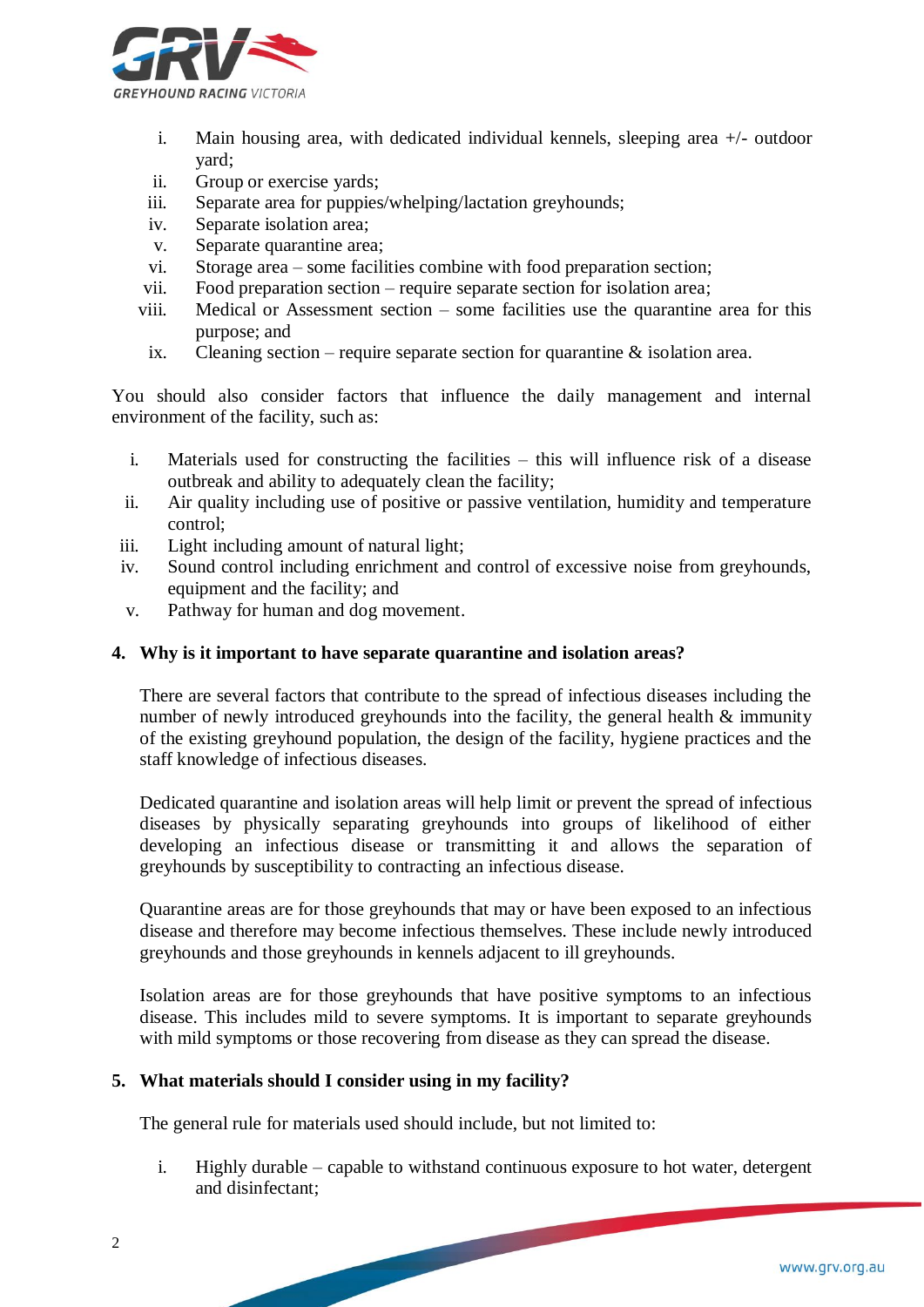

- ii. Easy to clean capable of physically removing all dirt and debris, and being cleaned thoroughly with detergent and disinfectant;
- iii. Smooth surface allows thorough cleaning;
- iv. Scratch-resistant resistant in the formation of small gaps that prevent thorough cleaning and acting as a source of infection (e.g. faeces from a parvovirus positive dog); and
- v. Slip-resistant prevents injury from slipping for both staff and greyhounds.

Some common materials used for floors include:

- i. Concrete: it is relatively inexpensive, durable, easy to clean if it is finished professionally such as polished and sealed;
- ii. Epoxy coating: it is relatively inexpensive, easy to install (over concrete), easy to clean, durable to wear, heat & water resistant, does not crack, lasts a long time if installed properly. However, certain coatings are not slip-resistant; and
- iii. Porcelain tiles: they are easy to clean, impermeable and can come in slip-resistant versions. However, it is important to note that the grout joint is the weak link, so it is recommended to use large tiles in order to minimize the number of joints.

Fence wire as walls is common in the greyhound facilities, however most animal shelters have solid walls. Solid walls provide a physical barrier to prevent the direct transmission of infectious diseases, and they allow thorough cleaning.

Some common materials used for walls include:

- i. Concrete: it is durable, easy to maintain and easy to clean if finished professionally such as polished and sealed;
- ii. Hard-troweled cement plaster: it is very durable, easy to maintain, and relatively inexpensive. It is recommended to opt for non-porous and non-textured plaster that is sealed with water-based sealers; and
- iii. Porcelain wall tiles: they're easy to clean, impermeable, can come in slip-resistant versions. However, it is important to note that the grout joint is the weak link, so it is recommended to use large tiles in order to minimize the number of joints.

#### **6. How much space should I provide for each greyhound?**

You should consult the Code of Practice for the Keeping of Racing Greyhounds for all minimum requirements.

It is recommended that the space allocated should allow each greyhound to make normal postural adjustments such as turning around freely, standing, sitting, stretching, moving his/her head without touching the top of the enclosure, wagging his/her tail without touching the sides of the enclosure, lie comfortably with limbs extended, move and assume comfortable posture for feeding, drinking, urinating and defecating.

The enclosure should allow the greyhound to sleep and eat away from areas of their enclosure where they defecate and urinate. The enclosure should allow the greyhound to see out to other greyhounds, but also provided with the opportunity to avoid visual contact.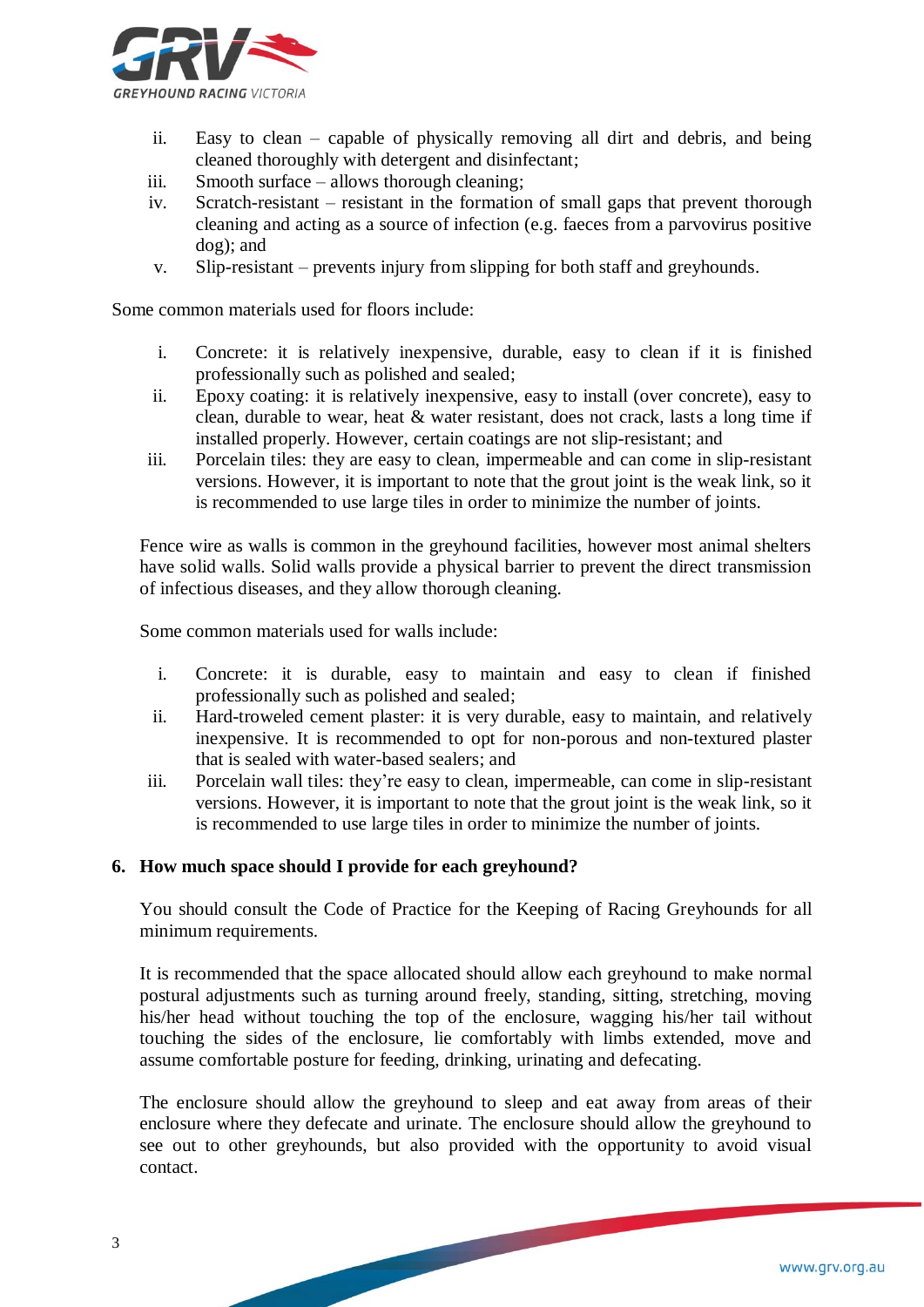

## **7. How do I control air quality in my facility?**

Air quality is an important factor in maintaining good population health. Minimal odour, optimal temperature and humidity, and good air exchange rates contribute to good air quality. It decreases the risk of spreading air-borne diseases, minimizes physical stress from extremes in temperature, helps prevent odour build-up and provides a comfortable environment.

Animals require higher air exchange levels than humans, so the use of mechanical ventilation is often required. The use of mechanical ventilation often increases the cost of running a facility so a good way to think about reducing the cost without compromising air quality is to minimize the space required by dividing the areas into smaller zones, such as dividing the main housing area into smaller rooms. Unoccupied zones can be 'closed', thereby eliminating the need to maintain good air quality.

Zoning the facility also helps limit or slow-down the spread of infectious diseases, allow for more efficient use of human resources and control excessively adverse noise.

#### **8. Do I need to consider how humans and greyhounds move around the facility?**

It is important to consider how greyhounds, humans and cleaning practices flow around the facility because it will significantly limit or prevent the spread of infectious diseases by either direct (physical contact between dogs) or indirect transmission (spread of disease by humans).

In addition to placing all new greyhounds into a quarantine area before they are introduced to the main population, also consider how greyhounds move around in shared spaces such as hallways and walking paths and during periods of outbreaks. Specific considerations include:

- i. Ensure healthy greyhounds and sick greyhounds do not walk through the same areas or share the same space (e.g. yards).
- ii. If one greyhound starts to show symptoms of an infectious disease, it may be better to prevent all greyhounds in that shared zone from coming into contact with other greyhounds. Some diseases are contagious even before symptoms become apparent or even when greyhounds have started to improve.
- iii. Those greyhounds that are young, old or have other concurrent diseases are more likely to be affected by infectious diseases for longer and be a source of infection. It is ideal to provide more intense care such as at a veterinary practice, where they are separate from those adult greyhounds with similar symptoms.

Humans are usually an unexpected but common reason for the spread of infectious disease. Diseases can spread from coming into direct contact with sick greyhounds (patting, handling) or indirectly (e.g. walking through isolation area, touching food bowls belonging to sick greyhounds), before coming into contact with healthy animals. To control this issue:

i. Consider rostering staff to work at a specific area/zone for the day, so they do not accidentally cross-contaminate.